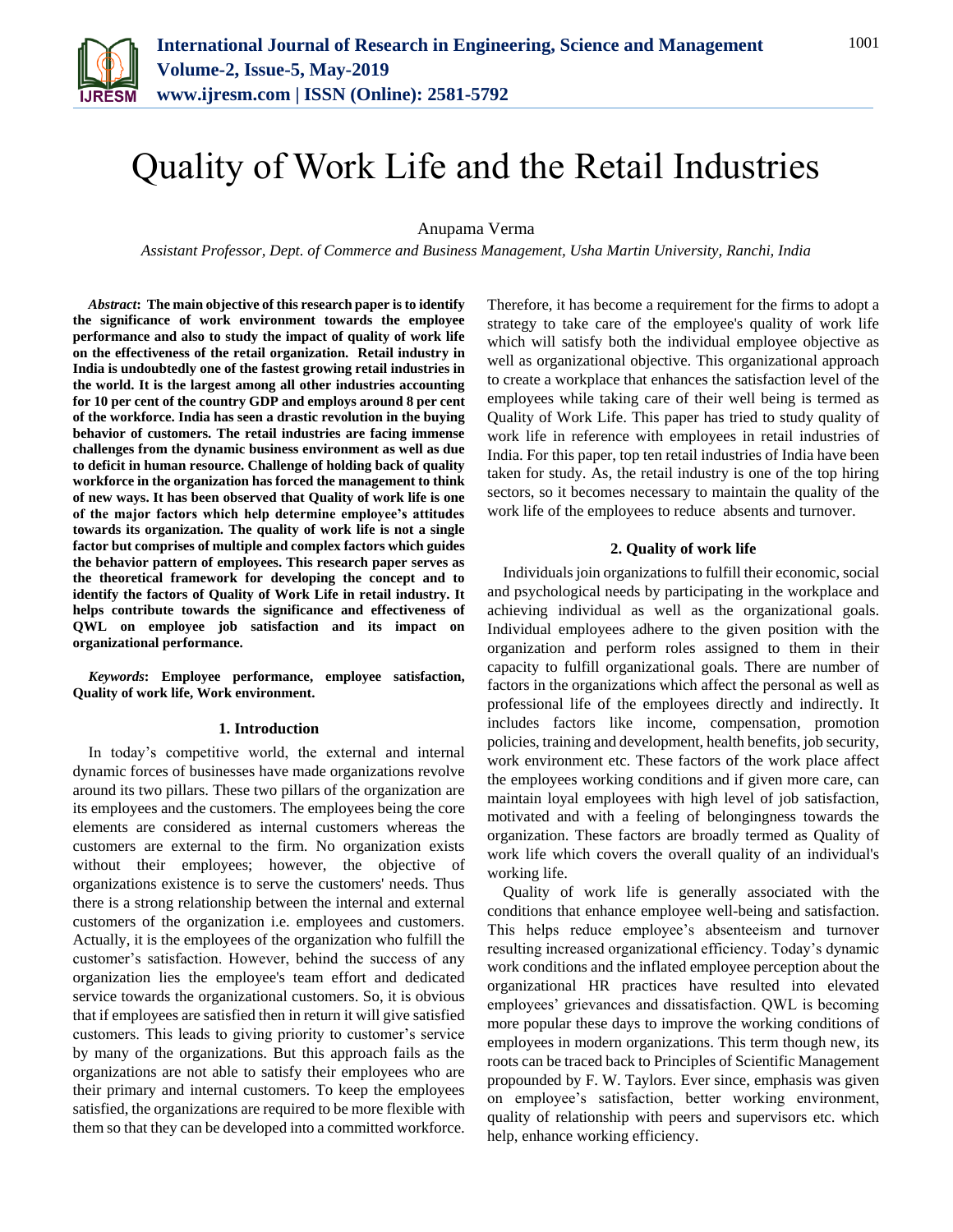

The term Quality of Work Life was first coined by Davis & Churns in 1975 at a conference on "Democratization of Work" held at Columbia Universities' Arden House. This conference was organized to discuss two important movements taking place in two different continents con-temporarily. The first event was in Western Europe called "Industrial democracy" whereas the second was in U.S. about 'Humanizing the workplace'.

Motivation theory or the Need Hierarchy theory of Maslow in 1954, explained the gradual increase in demands of needs with increasing levels of satisfaction. The needs of the people were based on their physical needs, safety needs, esteem and need of self actualization. When a need at a lower level in the need hierarchy of an individual is satisfied, one moves up to the next level. According to Maslow, these different levels of need are the motivating factors for the employees which they seek satisfaction for. In the later years, Herzberg in 1968 explained how the Hygiene factors and Motivating factors have influence on the employee performance at the work place. Factors like working condition, company policy, salary, benefits, job security, supervision of seniors and interpersonal relationships, etc contribute to the hygiene factors and motivating factors. It has been observed that presence of favorable hygiene factors cannot keep employees satisfied for long but absence of these would make employees dissatisfied leading to decreased employee performance. The concept, Quality of Work Life has witnessed considerable change with the passage of time. Starting with factors like culture, climate and learning. These theories of the researchers of early twentieth century were actually revolving around the factors responsible in contributing to the quality work life of an employee. In recent years with the growing awareness among the employees about their right, increase in education level, association of employees, changing HR perspective, are few of the reasons for the growing importance of QWL. The QWL encompasses all the factors that are experienced by an individual at the work place.

## **3. Definition**

The term "Quality of Work Life" has been defined by many scholars from time to time giving it a new dimension every time. Harrison (1980) defines it as "QWL is the degree to which all members of the organization contribute to material and psychological well-being of its members".

Another definition given by Nadler and Lawler in 1983 states that "QWL is a way of thinking about people, work and organizations, its distinctive elements are (i) a concern about the impact of work on people as well as on organizational effectiveness, and (ii) the idea of participation in organizational problem-solving and decision making." According to Luthans "The overriding purpose of QWL is to change the climate at work so that the human-technological-organizational interface leads to a better quality of work life."

Walton in 1973 defines the QWL as a process by which an

organization responds to employees needs for developing mechanisms to allow them to share fully in making the decisions that design their lives at work.

Richard and Leoyd define QWL as "the degree to which members of a work organization are able to satisfy important personal needs through their experience in the organization".

Another definition by J. Richard and J. Loy, "QWL is the degree to which members of a work organization are able to satisfy important personal needs through their experiences in the organization". In 1979, a task force set by the American Society for Training and Development [ASTD] defined QWL "a process of work organization which enables its members at all levels of to actively participate in shaping the organization's environments, methods and outcomes".

Quality of work life is a continuous process with the dual goal of enhancing organizational effectiveness as well as employee's satisfaction at job. It helps employees develop belongingness towards its employer when they feel contented and secured from their job.

Richard E. Walton from Harvard University has significant contribution to the study of QWL. According to him a job has to fulfill eight different conditions to make the work life desirable for the employees.

- The eight conditions mentioned by Walton are:
- Adequate and fair compensation.
- Safe and healthy working condition.
- Opportunity to use and develop human capacities.
- Future Opportunity for career growth and security.
- Social integration in the work force.
- Constitutionalism in the work organization.
- Work and quality of life
- Special relevance of work.

There was a list prepared by the International Labour Office which covered the areas of QWL. They are as follows:

- Hours of work and arrangements of working time.
- Work organization and job content.
- Impact of new technologies on working conditions.
- Working conditions of women, young workers, older workers and other special categories.
- Work-related welfare services and facilities.
- Shop floor participation in the improvement of working conditions.

# **4. Retail industry in India**

One has to work to earn to meet his and his family's physiological, social and emotional needs. No one can escape this cycle but they do join different organization in their own capacity to achieve their goals. There are different forms of organization, serving society and individual mutually benefiting all. These organizations are groups or structures set up with the objective of achieving certain predetermined goals. In today's' business environment organizations are set up to fulfill its objectives unique in itself in addition to the obligation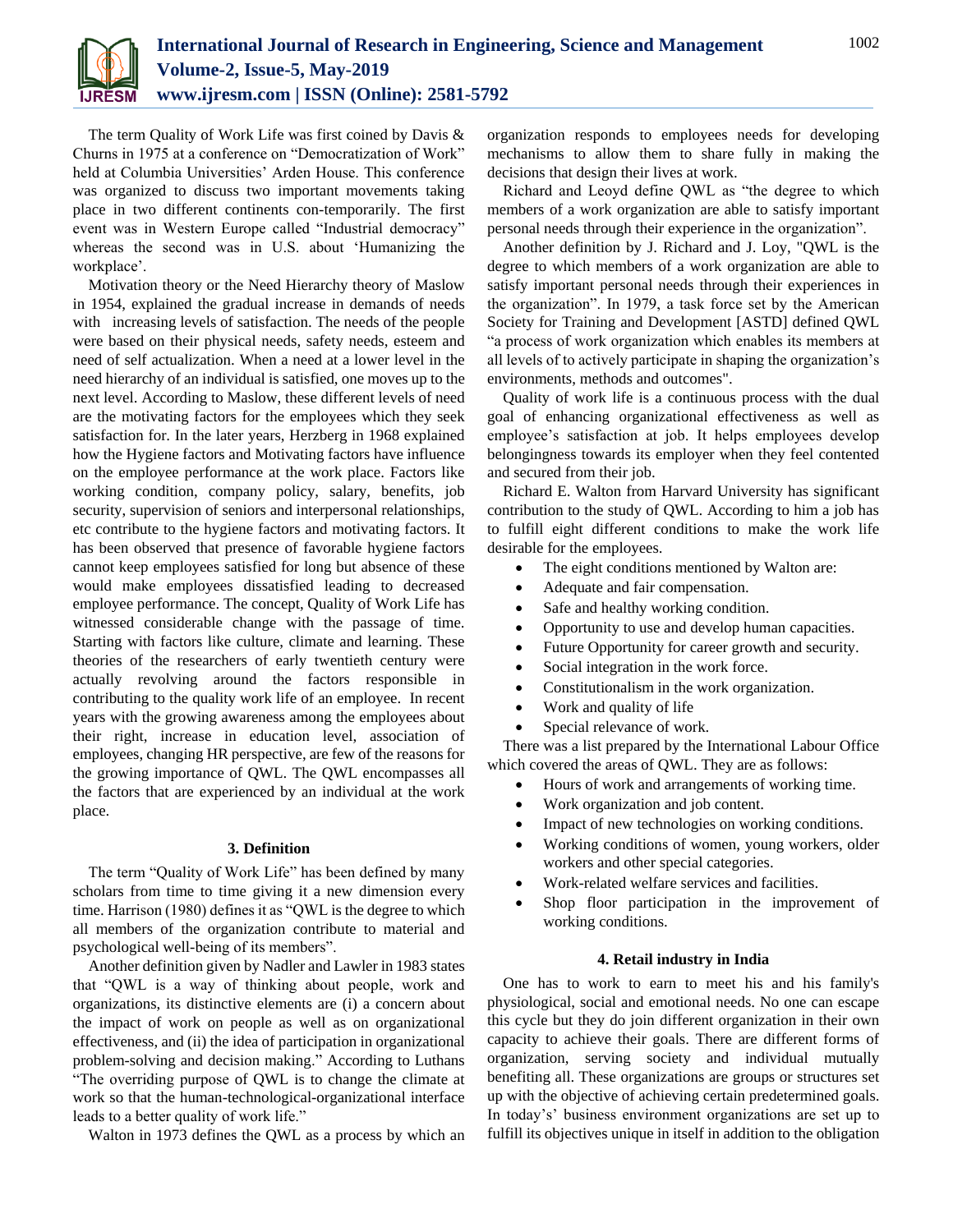

of the society in which they operate. Each individual organization can be identified from the other on the basis of their corporate mission and vision. Some organizations exist as profit making enterprises, whereas others are non profit making organizations or NGOs. Profit making organization may be owned by individuals or group with operations based in multiple sectors including fashion, technology, food and retail.

In India, retail industry has taken a big leap and emerged as one of the most dynamic and fast-paced industries. It accounts for over 10% of the country's Gross Domestic Product (GDP) and around 8% of the employment. Retail sector in India is divided into Organized and Unorganized groups which constitutes licensed retailers and small unlicensed retailers respectively. The Organized retailers include large hypermarkets, large-scale retail ventures owned privately or the retail chains as well. This was made possible only after the entry of several small players in last few decades. However, the unorganized retailing comprises of small retailers operating their own stores in traditional way. India being a developing country, the unorganized and traditional retailing has a dominant share in the retail market. However, a shift has been observed from the traditional retail to organized retail owing to number of factors. Growing consumer expectations, youth population, shift in demographic mix, nuclear family structure, higher disposable income, brand consciousness, borderless open market have created demand for retail industry in India. In 2011, the Indian Government also opened doors for the FDI, creating conducive regulatory environment for the sector. Since then, entry of many big private players has boosted to this sector. This sector is now expected to double in size over the next three years.

Today, the retail sector accounts for about 22% of India's GDP. According to a recent KPMG report on Indian retail, the overall size of the industry is estimated to be \$534 billion in 2013-14 with a CAGR of 15% over last five years. Going forward, the overall retail sector growth is likely to witness a CAGR of 12-13 %, which would be worth \$948 billion in 2018- 19.

According to a report, it is expected that Indian retail sector will be requiring approximately 56 million young work-forces by 2022 for this booming sector. Opportunities will be offered in sales, marketing, logistics, merchandising, stores management, procurement, etc. This is going to be one of the highest requirements in human resource estimating to 17.35 million by 2022.

These digits indicating the huge work force requirement in retail industry has now forced the organizations and the employers to give priority to the individual engaged in this retail industry.

# **5. Major players in retail industry in India**

In India the retail industry is one of the fastest growing sectors of the world. In India it is expected to grow 2020 from US\$ 672 billion to US\$ 1,100 trillion by 2017. Since India's retail sector is growing exponentially, it is predicted to be the fifth largest preferred retail destination globally. The overall retail market in India 2018 stood at Rs 43,251 billion and is forecast to grow by 6.4 percent CAGR in 2018-2023.

The Indian retailing is one of the highest in the world in terms of per capita retail store availability. The boom in retail industry is due to the penetration and expansion of organized retailing in Tier-II and Tier –III cities from the metros and major towns. The factors driving growth of retail in India are changing consumer preferences, customer's awareness and brand consciousness, urbanization of rural population, increasing spending capacity of the population etc.

Today, leaders in retail industry are those who have adopted themselves to the changing consumer demands. However, the introduction of E-commerce, is posing new challenges to the brick and mortar business but the leaders are utilizing their physical space in developing direct connection with their customers and knowing their preferences.

In India there are many players in organized retail industry from the country which have been further joined by multinationals after industrialization and globalization which has opened wider avenues for the Indian retail to grow. The retail companies are focusing on untapped market of Tier II and Tier III cities for its further market expansion.

Aditya Birla Fashion & Retail Ltd (Pantaloons): Pantaloon Retail (India) Limited, founded in 1997 is a large Indian retailer. It is part of the Future Group, launched in Garihat, Kolkata is now headquartered in Mumbai. It operates in multiple retail formats catering to both the value and lifestyle segment of the Indian consumer. The company's network had 2,465 brand stores operational which include 275 Pantaloons stores, 4,982 multi-brand outlets (MBOs) and nearly 4,054 point of sale in department stores across the country. It has 5300 employees on payroll as on March 31, 2019. Now it has been taken over by Aditya Birla Nuvo Limited (ABNL).

Reliance Retail Ltd: Reliance Retail Ltd was founded in the year 2006. Headquartered in Nariman Point, Mumbai is one of the top retail companies of the country. The retail outlets have a wide range of products to suit the choice of diverse customers. Reliance Retail operates 10,415 stores across 6,600+ cities with a retail area of over 22 million sft with more than 88,000 employees across 750 cities. The annual revenue of Reliance Retail was estimated to be more than \$7 billion. Future Group: Future Group is another of the top retail companies in the country. It was incorporated in 1987 by Kishore Biyani with its headquarter at Mumbai. Initially it was in the name of Manz Wear. This top retail companies in India employs over 35,000 professionals across the country. The other upcoming retail brands Future Retail, E Zone, Big Bazaar, Food Bazaar, Nilgiris 1905, HyperCity, Central, and Brand Factory. This one of the top retail companies in India was estimated to have an annual revenue of worth around \$2.5 billion Shoppers Stop Ltd: Shoppers Stop Ltd is Indian Retail Company founded in the year 1991 by K Raheja Group with its headquarter in Mumbai,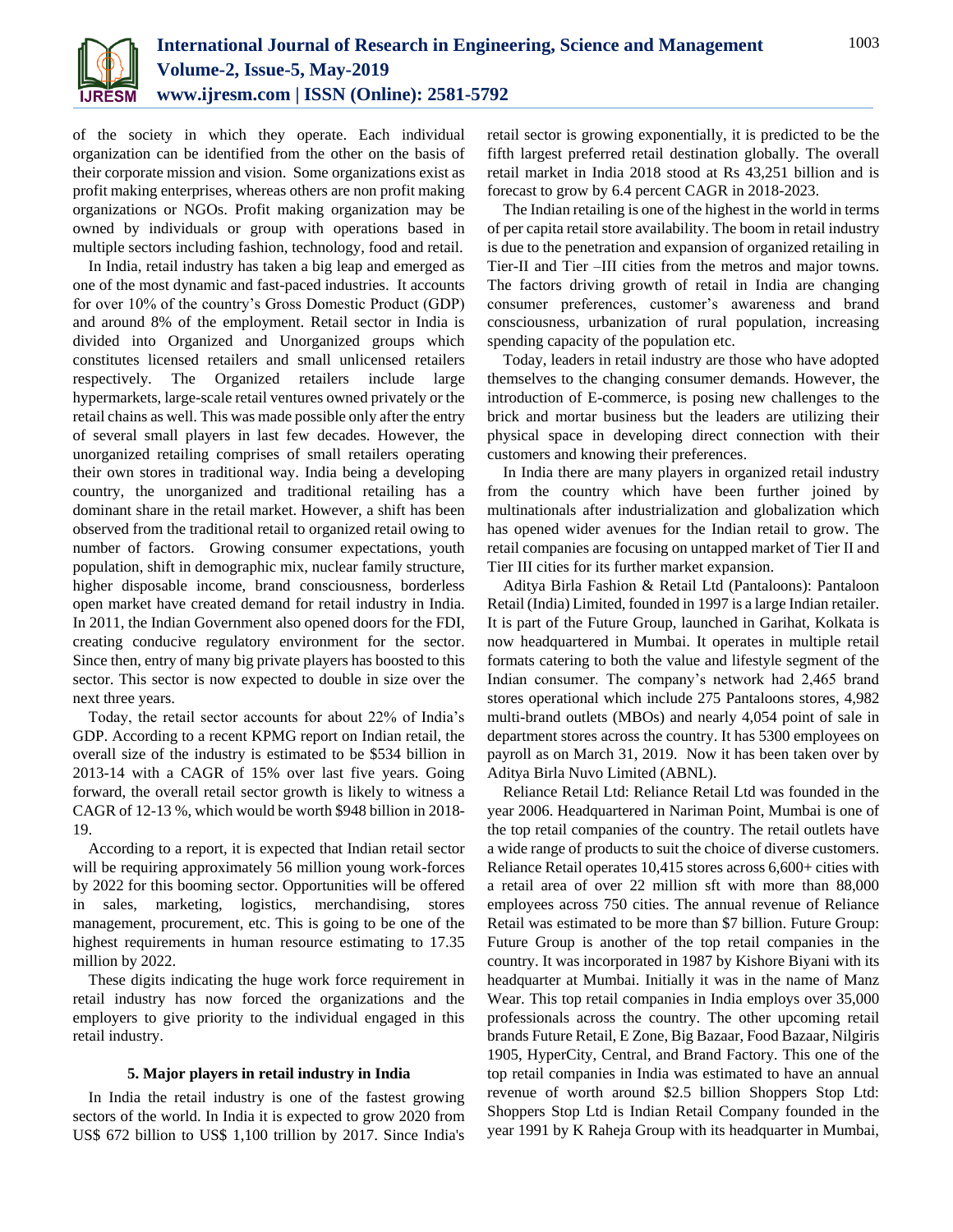

India. It is top apparel Retail Company with product ranging from clothing, accessories, fragrances, health and beauty products, footwear, jewelry, cosmetics, home furnishing and decor products. Currently, it has expanded to a network of 82 departmental stores covering 38 cities and employing more than 15,000 retail professionals across the country. This t retail companies in India has annual revenue of more \$400 million. The upcoming retail brands owned by Shoppers Stop are HomeStop, Mothercare, Crossword, and Life.

Avenue Supermarts Ltd (D-Mart): Avenue Supermarts Ltd, also known as D-Mart, was founded in the year 2002 at Mumbai by Radhakishan Damani. At present the company is having more than 170 stores across India and annual revenue of approximately \$1.9 billion in 2017. The upcoming retail brands owned by Avenue Supermarts Ltd are D Mart, D Mart Minimax, D Mart Premia, D Homes, and Dutch Harbour.

*Titan Company:* Titan Company, started retailing as a joint venture with the Tata Group and Tamil Nadu Industrial Development Corporation (TIDCO) in 1984 at Bangalore, India. The major retail brands owned retail companies in India are Titan Time, Fastrack, Skinn, Tanishq, Titan Eyeplus, and Sonata. This one of the top 10 retail companies in India has an annual turnover of almost \$2 billion with a net income of \$120 million with more than 1000 departmental stores and nearly 7,500 employees.

*The Raymond Group:* The Raymond Group as one of the oldest and top retail companies in India founded in 1944 by Vijaypat Singhania and is part of the JK Group of companies. Its own upcoming retail brands in India are Parx, Park Avenue, Raymond, Kama Sutra, Manzoni, and Color Plus. This retail companies have over 700 departmental stores in India which spread across 200 cities. It has more than 7,000 personnel employed in its organization making an annual turnover of around \$3 billion.

*Godrej Consumer Products Limited:* Godrej is another top Indian retail companies established in 2001 by Adi Godrej at Mumbai. It has an annual turnover of almost \$38 billion with more than 1,200 employees working over 120 departmental stores in India. The leading and upcoming brands owned by Godrej are Nature's Basket, Good Knight, B Blunt, Godrej Aer, and Cinthol.

*Trent (Westside):* Trent as a part of TATA Group was founded in 1998, and headquartered at Mumbai. Brands owned by Trent are Westside, Star Bazaar, Landmark and JV along with top retail companies in the world like Tesco, Zara, and Lakeland. This retail companies estimated to have annual revenue of worth around \$2.5 billion and has more than 25,000 employees working in 90 stores spread across 60 cities.

*Mart Retail Ltd:* This retail industry was founded in the year 200, headquartered in Gurugram. The company operates around 220 stores in 174 cities across 17 states. It offers products across three verticals, which include apparel, general merchandise and grocery.

*Provogue:* This top retail company was founded in 1997 at

Mumbai, India. This leading Indian retail company has many upcoming retail brands in India for apparel, eyewear, accessories, and watches. It has around 50 departmental stores, employing around 500 professionals across the country.

## **6. Future of retailing in India**

Retail industries in India are thriving from past few years owing to the changes in the business world. However, growth of retail industry is solely dependent on the quality of service provided by its employees to the customers. It also requires huge number of workforce to cater to the demands of the ever growing customers.

As the urban retailing is getting saturated, the retailers are gradually moving towards semi-urban colonies to push their products. With the rising maturity of retailing in metros/urban areas, retailers have slowly started to focus on the semi-urban consumer base. This has resulted in the slow and steady urbanization of shopping styles among semi-urban consumers. This is having dual benefit for the retailers: untapped consumers and fresh supply of workforce. It also saves them from high cost of space in urban areas.

The retail industry has three basic elements: products, employees, space. Employees being the human factor needs lots of consideration as this industry is also facing high turnover rate and attrition rate world wide as compared to any other industry. There is wide range of factors which affects the turnover rate of employees in retail. These can be age of employees, education, position, job satisfaction, health benefits, rewards and recognition, training and future growth, and many more. These factors are those which make the quality of work life better for any individual at its workplace.

Several researches on workforce and retail industries, shows that turnover is an issue in this industry, and they have pinpointed specific issues that have aggravated the problem. High turnover disrupts the quality of service, makes operations expensive thus having a negative impact on workplace morale.

# **7. Quality work life at retail**

The QWL aims to increase individual productivity, accountability and commitment towards its work, it helps increase morale of the employee, while building belongingness towards organization. QWL improves the relationship between the workers making working environment very healthy and develops participation of individuals at all levels. These programs help reduce gender inequality at the workplace, creating better competitive environment for all.

The reaction of employees towards its work is basically due to its own personality, nature or demand of the job and lastly by the facilities offered at the workplace by the organization i.e. quality of work life. Retail Industry being service industry is sensitive to employee's reaction towards its work. However, controlling the first two components is out of capacity of HR, focus is made on improving on working conditions to hold good employees in the organization.